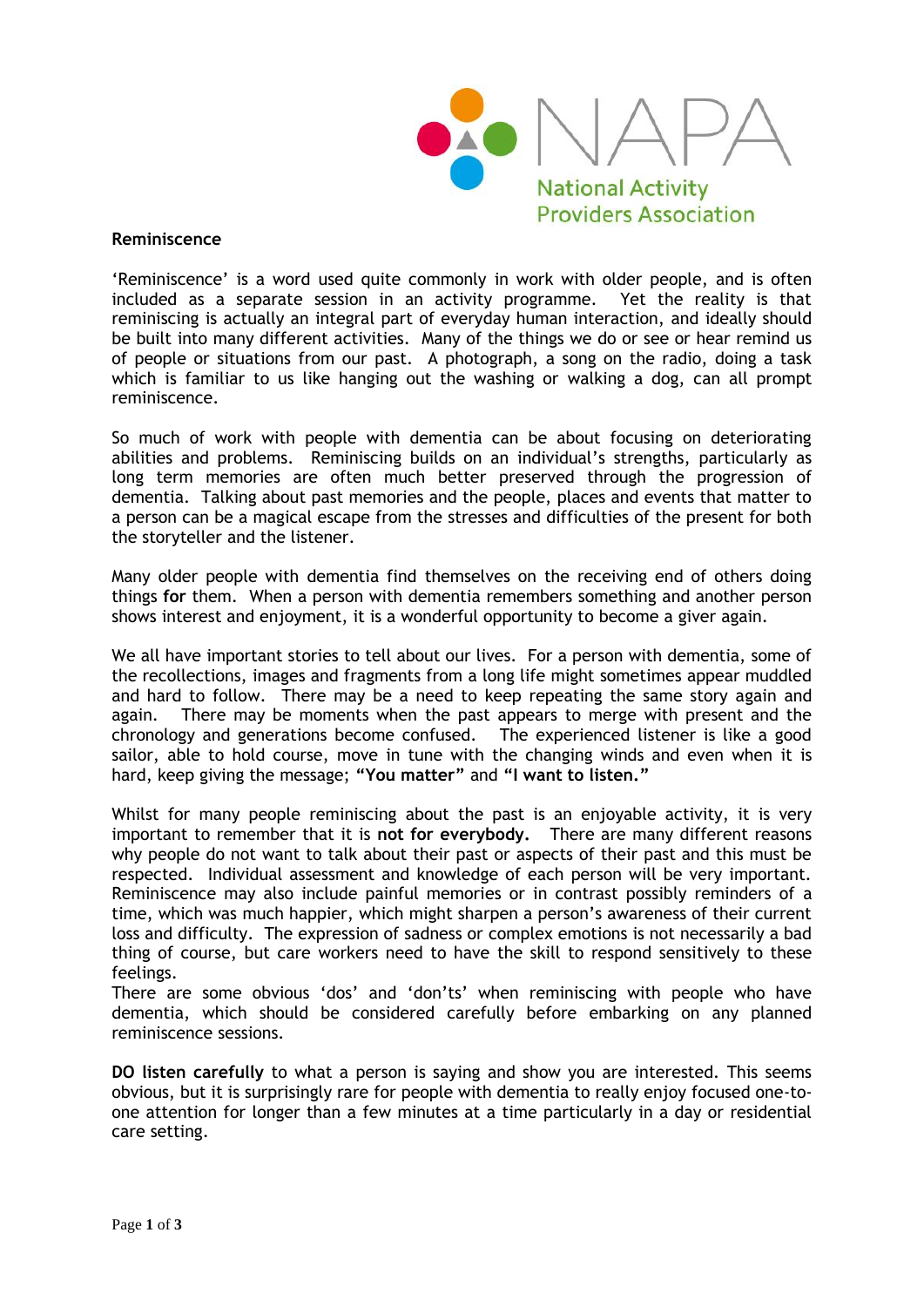**DO take notice of stories, which are repeated constantly** – although it might be boring for the listener hearing something for the tenth – or even the hundredth! - time, it is possible there is an important message behind what the person is saying. Are they trying to express something important about their identity? Is the person referring back to a time when they were competent and busy and valued for what they did? Think about repeating things back to the person, so that they know that it has been heard and retained by you.

**DO ask extra questions and show great interest in details**, as this provides the person with an opportunity to 'dig deeper' into their memory and possibly discover a previously neglected ingredient of a familiar story!

**DO use props to prompt memories** – objects, pictures, music and dance can all help 'take people back' and remember more easily.

**DO pick up the non-verbal messages that a person may give as to how they are feeling**  about the experience of remembering. Some people will become very animated in their facial expressions or hands, others might appear quite thoughtful and intense, a feeling often reflected in their eyes and heavier, slower body language.

## **DO endeavour to be inclusive of diversity when planning a reminiscence session.**

An example might be ensuring you have done some homework about what the different experiences of childhood and school might be for a participant who was brought up in Barbados or China. You may need to talk to someone's relatives or make contact with colleagues from a similar cultural background.

If you are working with younger people with dementia, be aware that the appropriate triggers might be very different for a 50-year-old than for a 90-year-old. The Beatles might be a better choice of music than Vera Lynn for example!

Be aware that if you are running a session on memories of 'courtship, marriage and children', this might be more difficult for someone who has never been married, has been unable to have children or who is a lesbian or gay person. You might want to widen the topic to 'memories of love and friendship.'

If you are exploring memories of Christmas, be sensitive to whether or not people are from a Christian background, or whether their experience of 'Christmas' is entirely secular.

**DO consider inter-generational opportunities for reminiscence** – bringing children and older people together to look at a particular topic or possibly to do a piece of work together, for example a simple piece of theatre based on the older people's memories, might be a very positive experience for young and old.

**DO be aware of each person's level of visual and hearing ability** and the way in which the environment is helping or hindering him or her to participate**.**

The acoustics in a room and the way in which the chairs and tables are arranged may make a big difference. A person with a hearing or visual impairment may well benefit from someone sitting next to them to help to repeat things or to explain the object or picture which is being looked at, or to give it to them to explore through touch. Several people talking all at once is not going to help anyone's ability to follow what is going on, and so the group leader may sometimes need to be quite assertive about ensuring one person is talking at a time, when everyone is in the main group.

**DON'T put people on the spot with very specific and direct questions.** "Do you remember…?" can actually be a very challenging question for a person with memory loss.